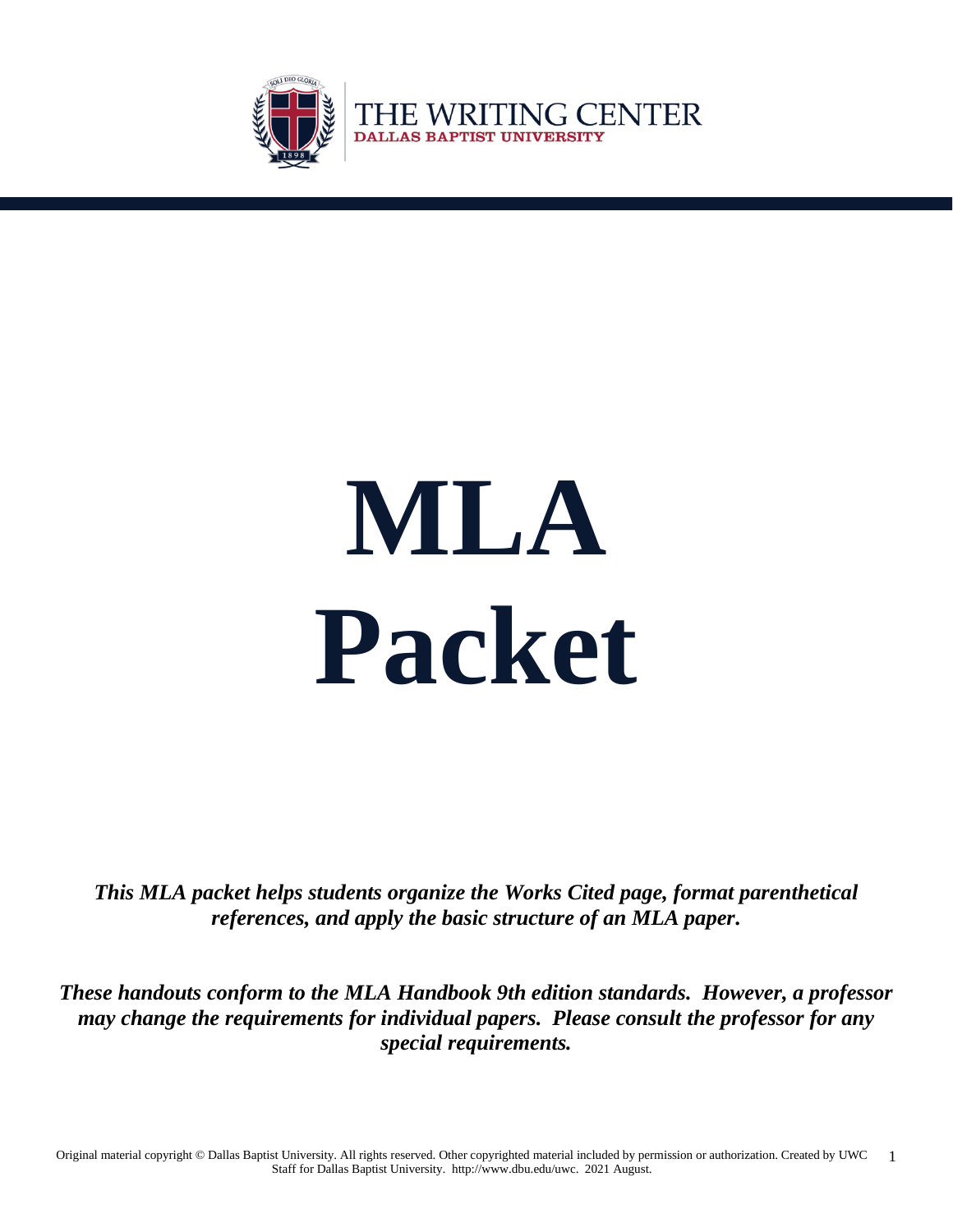# **Sample First Page ("Formatting a Research Paper,"** *MLA Simplified***)**

| Ima Student                                                                           | Heading begins 1" from the<br>top of the page. | According to the 9th ed. of the<br>MLA handbook, the last name<br>and page # go on every page (See<br>"Formatting" below). For details, | 0.5"<br>Student 1                                     |  |
|---------------------------------------------------------------------------------------|------------------------------------------------|-----------------------------------------------------------------------------------------------------------------------------------------|-------------------------------------------------------|--|
| <b>Professor Lastname</b>                                                             |                                                | see "Running Head," pp. 3 of the<br>packet.                                                                                             |                                                       |  |
| <b>ENGL 1301.03</b>                                                                   | Spell out month.                               |                                                                                                                                         |                                                       |  |
| 1 September 2021                                                                      |                                                |                                                                                                                                         |                                                       |  |
|                                                                                       | Tab once before all paragraphs.                |                                                                                                                                         | Do not italicize or underline<br>title. Do CENTER it. |  |
|                                                                                       |                                                |                                                                                                                                         |                                                       |  |
|                                                                                       |                                                |                                                                                                                                         |                                                       |  |
|                                                                                       | XXXX XXX XX X XXX XX XXXXX.                    | Spacing between all paragraphs,<br>headings, and titles should be the<br>same as between all other lines.                               |                                                       |  |
|                                                                                       | XX XXX XXXX XXX XXXX:                          |                                                                                                                                         |                                                       |  |
| Tab once<br>for quotes<br>longer than<br>4 lines<br>(MLA)<br>Handbook,<br>pp. 254-5). |                                                |                                                                                                                                         |                                                       |  |
|                                                                                       |                                                |                                                                                                                                         |                                                       |  |
|                                                                                       | X XX XXXXX XXXX.                               |                                                                                                                                         |                                                       |  |
|                                                                                       |                                                |                                                                                                                                         |                                                       |  |
|                                                                                       |                                                |                                                                                                                                         |                                                       |  |
|                                                                                       |                                                |                                                                                                                                         |                                                       |  |
|                                                                                       |                                                |                                                                                                                                         | Bottom and top margins are<br>set to 1".              |  |
|                                                                                       |                                                |                                                                                                                                         |                                                       |  |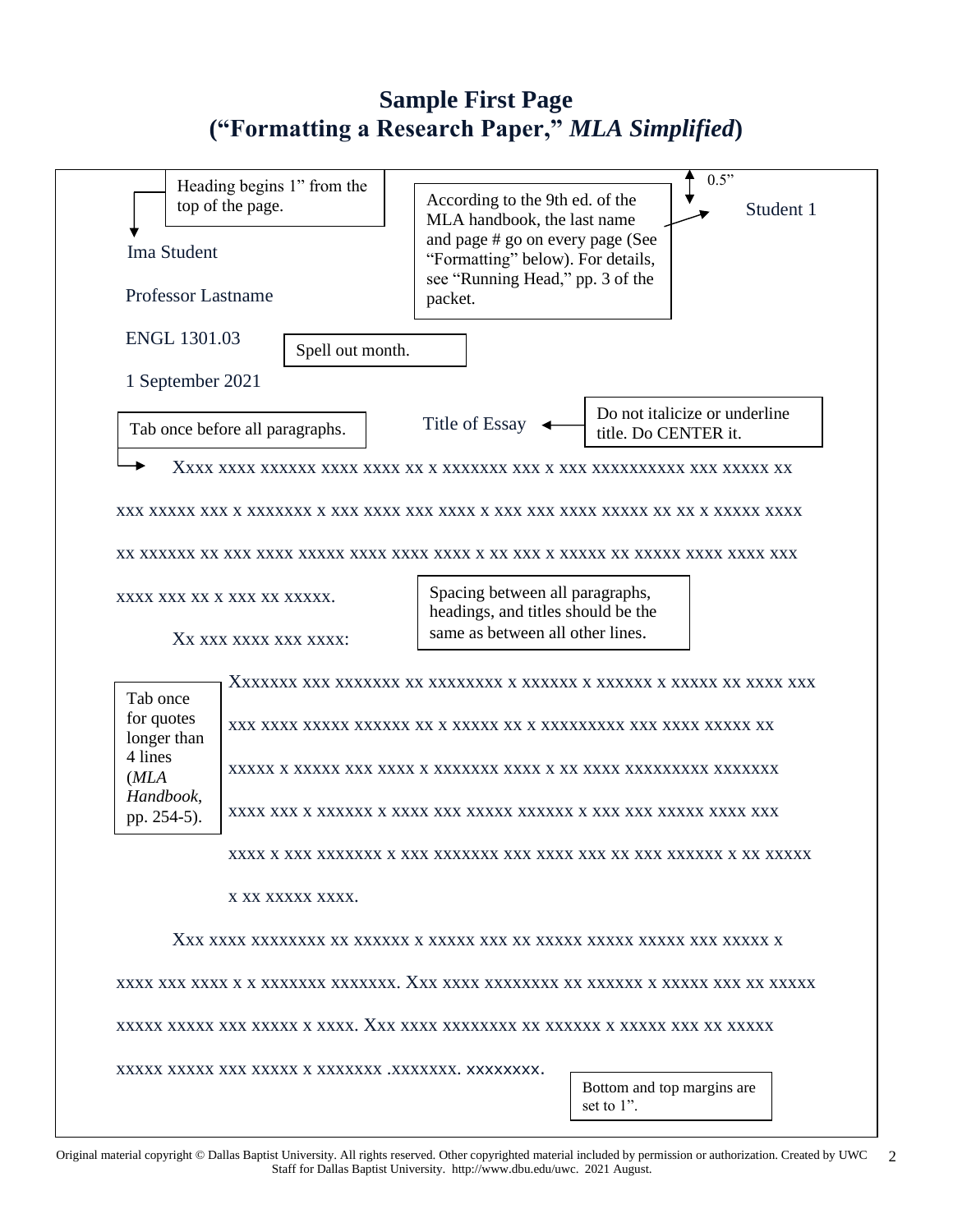# **MLA Basics**

#### **Title page ("Formatting," par. 1)**

MLA prefers **no** separate title page; MLA papers hold a four-line heading and a title directly before the first paragraph (see pp. 2 of packet). If the professor wants a title page, follow his/her instructions or follow the guidelines for the Generic Title Page, located at http://www.dbu.edu/uwc/flyers.asp or outside of the Writing Center in the basement of Collins Learning Center.

#### **Margins ("Formatting," par. 1.1)**

Set margins at one inch on all sides of the page. Fix headings to one inch, as well. *In Microsoft Word, select "Page Layout." Then, find the "Margins" drop-down box and select "Normal."*

#### **Text Formatting ("Formatting," par. 1.2)**

Many students want to justify the lines of the text at the right margin; however, MLA format requires left justification. Choose "Align left," which is usually the default. If a professor fails to request a specific font, use Times New Roman, 12 point; MLA also now accepts 11-13 font requiring it in some headings. Double-space everything, including the title, text, block quotes (quotes longer than four lines)**,** and the Works Cited page. Since double-spacing produces a blank line after paragraphs, headings, and titles, never press "Enter" to add an extra space. *In Microsoft Word, go to the "Home" menu. Then, find the "Paragraph" section and click the small arrow in the bottom right corner. Under the "Line Spacing" section, choose "Double." Finally, check the "Don't add space between paragraphs of the same style" box. Completing this process in the "No Spacing" block creates a tighter, neater paper. For more help, see the video on our YouTube channel: http://www.youtube.com/watch?v=H5bUIVCJltY.*

#### **Page Headers ("Formatting," fig. 1.1)**

MLA calls for both a **header** and a heading, **now called a running head**. A **running head** sits half an inch from the top of the page and includes the student's last name and the page number. This information appears on every page of the paper. *To create the running head, double click at the top of the page. Under the "Insert" tab, find the "Page Number" drop down menu, select "Top of Page," and choose "Plain Number 3." Then, click the left arrow key once so that the cursor lands on the left side of the number. Type last name. Make sure to leave one space between the name and the page number, and change the font of both to Times New Roman 12 point. If an extra line appears below the last name and page number, remove it before exiting out of the header.* 

The **header** shows up on the *first page only* and includes the student's full name, professor, class designation, and date. When writing the date, include the day, the month, and the year in that order (see pp. 2 of packet). Double space this header like the rest of the paper and make sure it shows one inch from the top of the page. With margins correctly set, computers allow no typing above that point, outside of the page's header box (see pp. 2 of packet).

#### **Internal Headings: Title and Subtitles (Formatting, par. 13, 1.5)**

MLA now utilizes up to five levels for headings that alert readers to shifts in focus within a work. Use short, succinct headings and rely on these guidelines **(par. 1.3)**:

Large bold fonts mean prominence while smaller italicized lettering stand subordinate. Avoid using all capital letters. Eschew numbers and letters unless so directed by the professor. Level 1 stands bold, flush left and at 13 pt. size. Level 2 remains plain, left flushed, and also in 13 pt. Level 3 uses *italics in 13 pt. and flush left.* Level 4 drops to 11 pt. and sits flush left plain. Level 5 *returns to italics retaining the smaller 11 pt. font, also flush left.* Always begin the text indented in a new paragraph. Use level headings sparingly.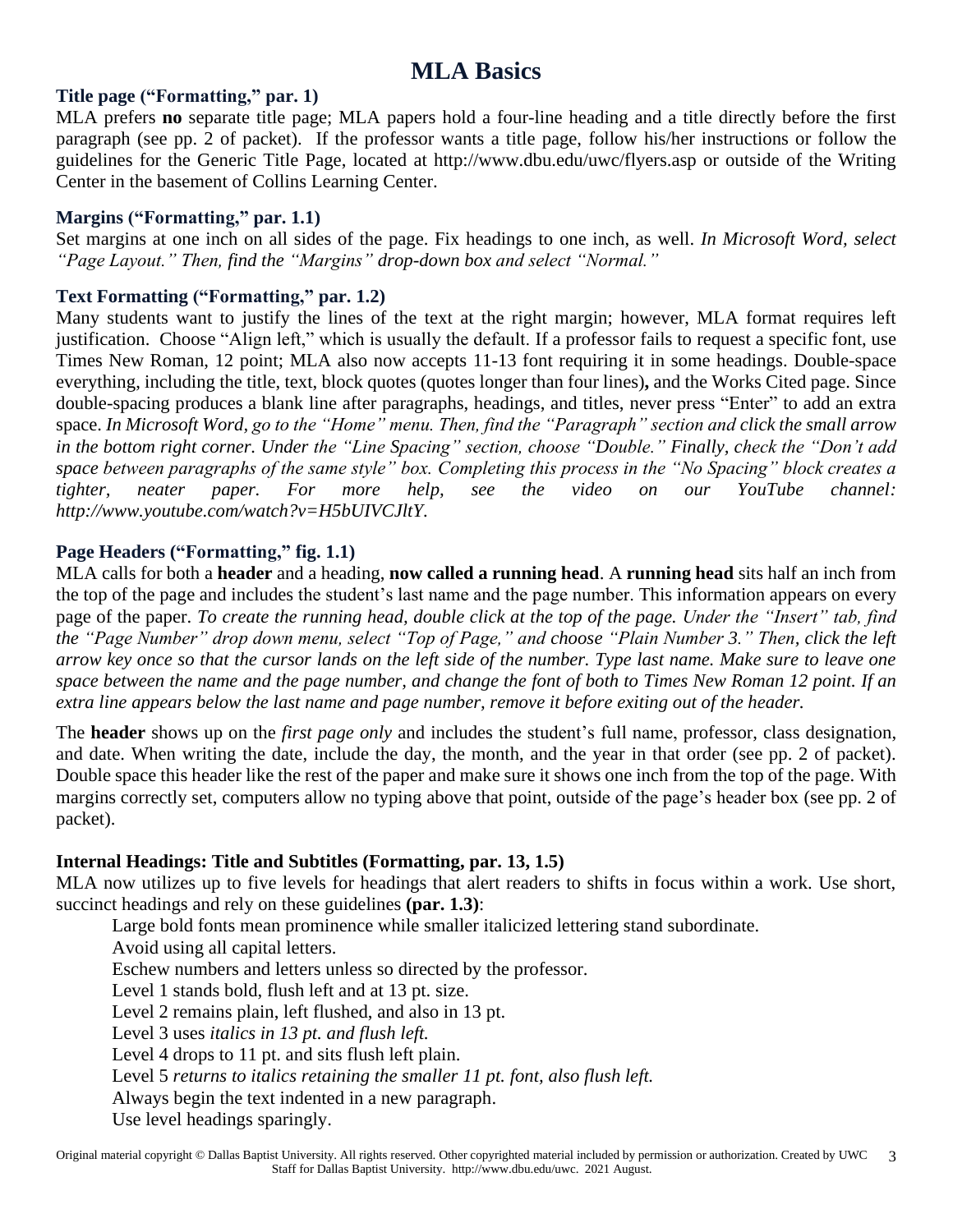#### **Writing the Paper & Citing the Sources**

#### **Indents ("Text Formatting," par. 1.2)**

Tab once before all paragraphs (half an inch) and tab once for **block quotes** (those longer than 4 lines).

#### **Names and Titles (***MLA Handbook,* **pp. 42-51, 227-30)**

When using a source the first time within the text of the paper, give both the first and last name of the author exactly as they appear in the source. After that, only mention the last name. Italicize the titles of complete works (books, anthologies, newspapers, paintings) and quote unit titles (chapters, articles, essays in a collection, songs).

#### **Using Numbers (***MLA Handbook,* **pp. 82-7)**

For subjects such as literature, which rarely use numbers, spell them out if they translate into one or two words. Use Arabic numerals with proper comma usage for longer numbers (Ex: 1,576). If a paper frequently employs numbers for mathematics, economics, etc., use the Arabic numerals (1, 2, 3, etc.). If not part of a statistic, spell numbers out (Ex: For **fifteen** years, Smith conducted this research).

#### **Citing Sources in an MLA Paper (***MLA Handbook,* **pp. 227-286)**

In parentheses, after the quote or paraphrase, type the author's last name and the page number without a comma between them (see "Differences in Quoting, Paraphrasing, and Summarizing" flyer).

# **Works Cited Page (***MLA Handbook* **pp. 5-6, "Formatting," par. 1.6)**

If citing sources within the paper, place a Works Cited page at the end. Begin the list on its own separate, titled (Works Cited) page with progressive numbering. Double-space everything on the Works Cited page(s). **Align**  the first line of each reference left, indenting any information that follows one space. Create a hanging indent; include detail as MLA demands. See pp. 5 of this packet or our YouTube tutorial (https://www.youtube.com/watch?v=S2fg4JFHnkM) for instructions on creating a hanging indent.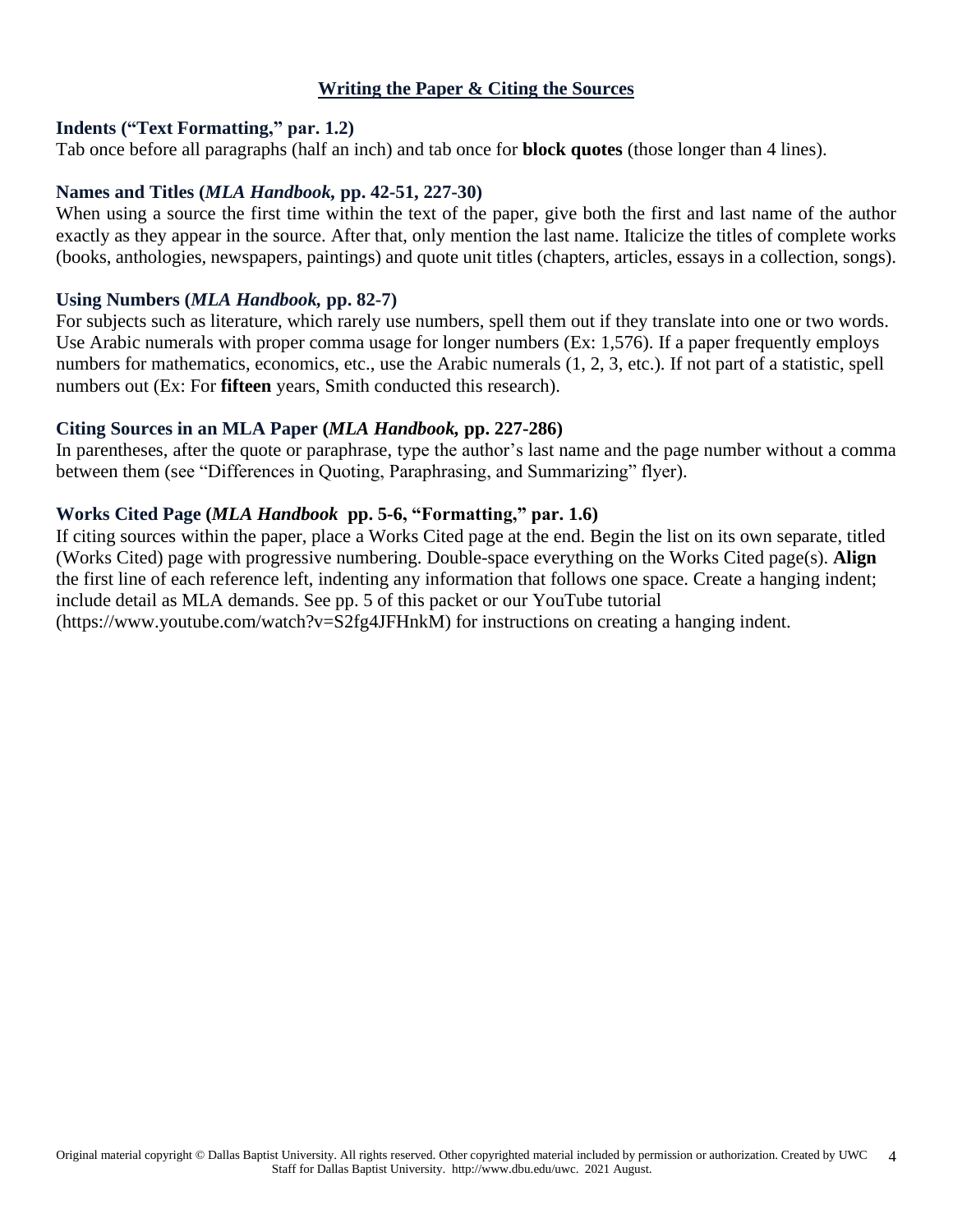# **Sources in the Paper – Parenthetical Notation (***MLA Handbook,* **pp. 227-52)**

| Circumstance                         | What to Include in Parentheses                                        | Example                               |  |
|--------------------------------------|-----------------------------------------------------------------------|---------------------------------------|--|
| Author's name omitted from the       | Author's last name and page number.                                   | $(Smith 41)$ .                        |  |
| sentence                             |                                                                       | See MLA Handbook pp. 229.             |  |
| Author's name included in the        | Page number only.                                                     | According to Smith (123).             |  |
| sentence                             |                                                                       | See MLA Handbook pp. 229.             |  |
| Multiple works by the same           | Author's last name, one major word from the                           | (Smith, Characters 98).               |  |
| author                               | title of the work, and page number with no                            |                                       |  |
|                                      | comma between title and page number                                   | See MLA Handbook pp. 235-6.           |  |
| A work with two authors              | Both authors' last names in the order they appear                     | (Gray and Dunn 75).                   |  |
|                                      | on the title page.                                                    | See MLA Handbook pp. 232-33.          |  |
| A work with three or more authors    | First author listed, followed by "et al."                             | (McFluffy et al. 1337).               |  |
|                                      |                                                                       | See MLA Handbook pp. 232.             |  |
|                                      | The word by which the title is                                        |                                       |  |
| A work with no author                | alphabetized in the Works Cited and the page                          | ("Dreams" 52-53).                     |  |
|                                      | number. Italicize or "quote" based on type of                         |                                       |  |
|                                      | work.                                                                 | See MLA Handbook pp. 239,             |  |
|                                      | Preferable to use the author and title in the text,                   | 313.<br>John Krasinski's How to Prank |  |
|                                      |                                                                       |                                       |  |
|                                      | only including the paragraph number in the<br>parenthetical notation. | Your Coworkers claims that            |  |
| A work with no page numbers          | Otherwise, use author's last name as well as the                      | thestopped.                           |  |
|                                      | paragraph number in the parenthetical notation.                       | or<br>(Krasinski).                    |  |
|                                      |                                                                       | See MLA Handbook pp. 248.             |  |
| A multivolume work, if using more    | Author or editor, followed by volume number, a                        | (Darnel 3: 212-13).                   |  |
| than one volume                      | colon, then page numbers.                                             | See MLA Handbook pp. 249.             |  |
|                                      |                                                                       | Dwight Schrute's Bears, Beets,        |  |
|                                      | Preferable to use the author and title in the text.                   | Battlestar Galactica claims that      |  |
| A document from the internet with    | Otherwise, use author's last name in the                              | the                                   |  |
| no page numbers or paragraphs        | parenthetical notation.                                               | or                                    |  |
|                                      |                                                                       | (Schrute)                             |  |
|                                      |                                                                       | See MLA Handbook pp. 248.             |  |
| An electronic book with universally  | Author's last name and the location number.                           | (Brown                                |  |
| consistent location number           |                                                                       | www.jstor.org/stable/41403188).       |  |
|                                      |                                                                       | See MLA Handbook pp. 244.             |  |
| An electronic book with universally  | Author's last name and the chapter number.                            | (Jones ch. $5$ ).                     |  |
| inconstant location and page numbers |                                                                       | See MLA Handbook pp. 244.             |  |
|                                      | Line numbers. Place two slashes between each                          | "I learned about a virgule. // It is  |  |
| A poem                               | line. If more than three lines, indent each new                       | another name for slash (Griffin       |  |
|                                      | line instead of using slashes                                         | 332-33).                              |  |
|                                      |                                                                       | See MLA Handbook pp. 155-6.           |  |
| A play                               | Act number, scene number, line number(s),                             | $(2.5.79-81).$                        |  |
|                                      | separated by periods.                                                 | See MLA Handbook pp. 158-9.           |  |
| <b>Indirect Source</b>               | Use the abbreviation "qtd. in" before citation; not                   | (qtd. in Rogers 4).                   |  |
|                                      | needed if clear in text.                                              | See MLA Handbook pp. 284.             |  |

With **non-blocked quotes** (those of 4 lines or less), the period goes after the end parenthesis. With **block quotes,** type a space after the ending punctuation mark of the quotation and then type the parenthetical reference. Do not use quotation marks.

The following example shows a correct **ending** for a block quote:

Playing with The Grass Roots was much more difficult than playing the role of Creed on *The* 

*Office*. (Creed Bratton 115)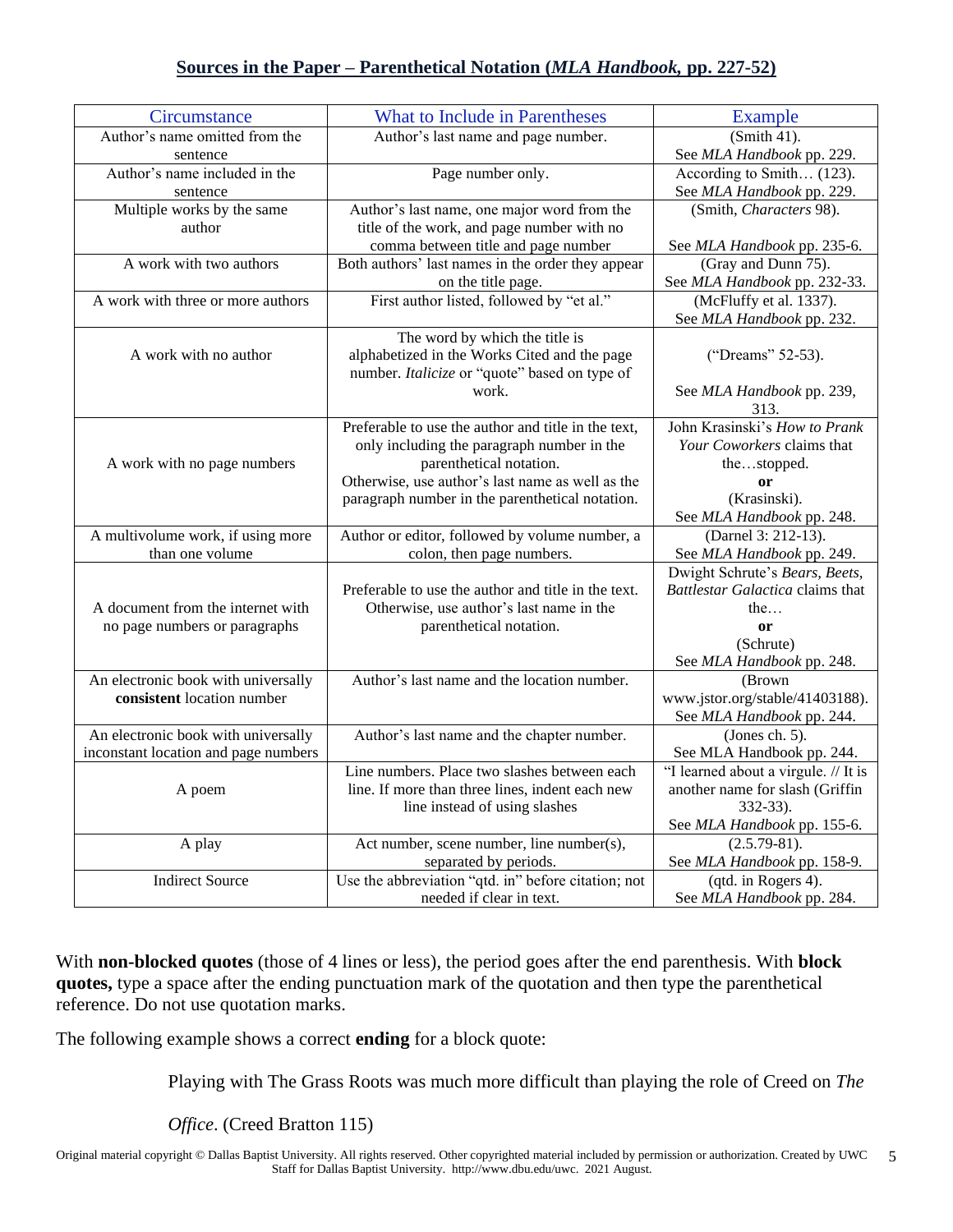# **Printed Sources in the Works Cited (***MLA Handbook* **pp. 5-6, 105-175.)**

- Double-space the lines of the Works Cited page.
- Include available author, title, and publishing information in each entry. For publishing companies containing the words "press" or "university" use "P" and "U," respectively (E.g. HarperCollins P, Dallas Baptist U).
- Arrange entries in alphabetical order by author's last name. Use the first author if a work shows several. If no author appears on the work, alphabetize that entry using the first significant word of the title (i.e. The Season of Surgery before Summertime Love = Season of Surgery Before Summertime Love).
- Align entries to the left and indent subsequent lines one tab. To automatically create a **hanging indent**, highlight the Works Cited list, click the small arrow button in the bottom right of the "Paragraph" section of the "Home" tab, find the "Special" section under "Indention," and choose "Hanging." For more help, see this video on our YouTube channel: http://www.youtube.com/watch?v=S2fg4JFHnkM.
- Use one space after a comma or period and finish each entry with a period.
- Some sources are part of a larger whole, such as articles in newspapers or magazines. Think of the larger whole as a container, and italicize it. Follow it with a comma because the information following it refers to the container, not the article (pp. 134-45).
- If there are volume or issue numbers, include them after the title of the publication in the format volume number, period, no space, issue number (See the "Scholarly Journal" section on pp. 6 of this packet for an example).

# **Book with One Author (***MLA Handbook,* **pp. 313)**

Lott, Brett. *Jewel.* Pocket Books, 1991. *\*\*\*Electronic books are also cited in this way on a Works Cited page.* 

# **Book with Two Authors (***MLA Handbook,* **pp. 313)**

Goshgarian, Gary, and Kathleen Krueger. *Crossfire: An Argument Rhetoric and Reader.* HarperCollins, 1994.

# **Book with Three or More Authors (***MLA Handbook,* **pp. 313)**

Smith, Maxine, et al. *CoreText: A Handbook for Writers*. Longman, 1997.

# **Two or More Books by the Same Author (***MLA Handbook,* **pp. 235-6)**

Angelou, Maya. *And Still I Rise.* Random House, 1978.

# *---. I Know Why the Caged Bird Sings.* Random House, 1978.

\*\*\**Cite the first normally. Use three hyphens and a period for every subsequent entry. They should be together in the Works Cited page.*

# **An Edition other than the First (***MLA Handbook,* **pp. 315)**

Strayer, Joseph, et al*. The Mainstream of Civilization: 1350 to 1815.* 2nd ed., Harcourt Brace Jovanovich, 1974.

# **Book with an Editor as Author (***MLA Handbook,* **pp. 314)**

McKeon, Richard, editor. *The Basic Works of Aristotle.* Random House, 1941.

# **Book with an Author and Editor (***MLA Handbook,* **pp. 314)**

Conrad, Joseph. *The Secret Sharer*. Edited by Daniel R. Schwarz. Bedford Books, 1997.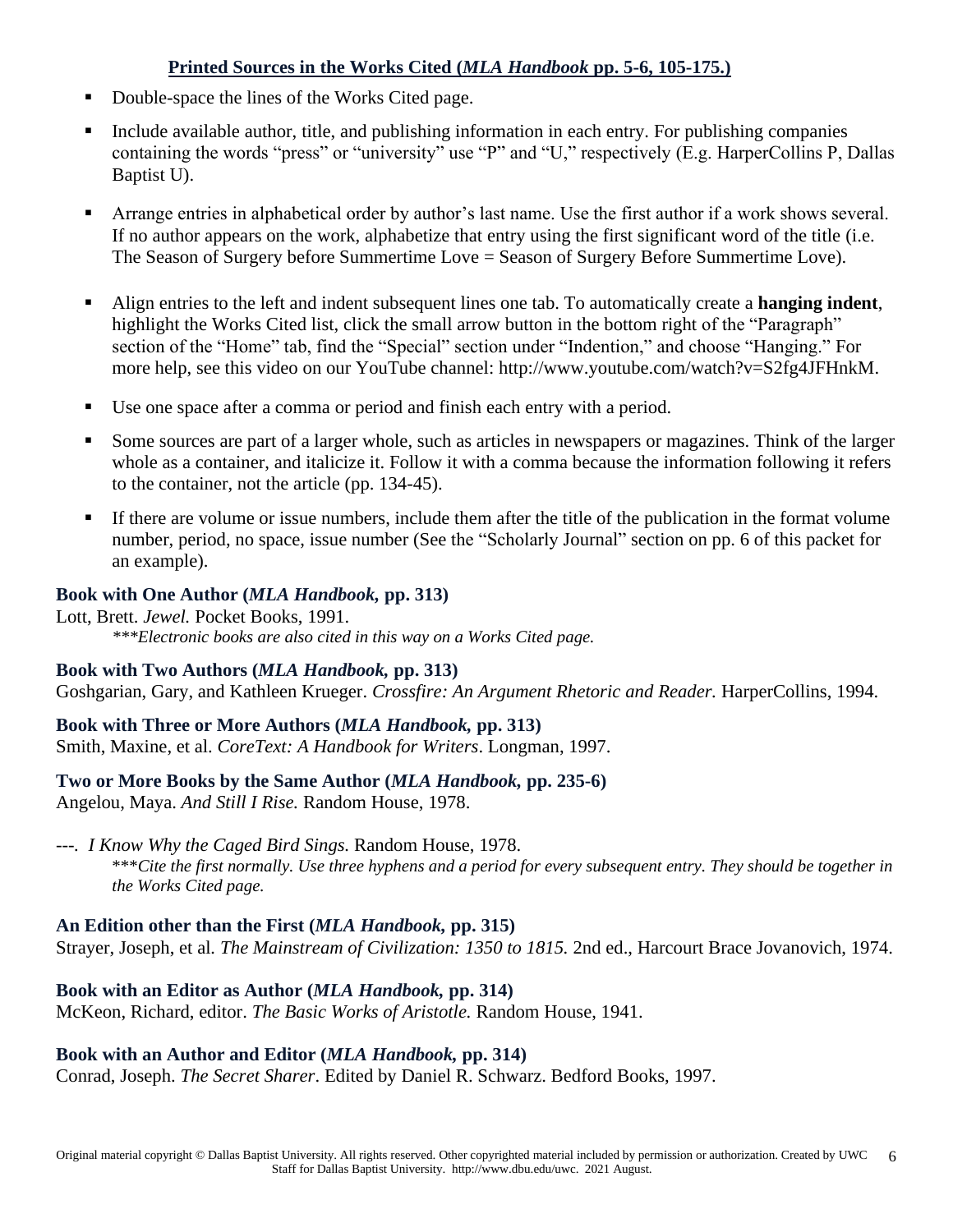#### **A Work in an Anthology (with an author) (***MLA Handbook,* **pp. 225)**

Ibsen, Henrik. *Hedda Gabler.* Translated by Michael Meyer. *The Norton Anthology of World*

*Masterpieces,* edited by Maynard Mack, 5th ed., vol. 2, Norton, 1995, pp. 1247-1304. *\*\*\*Include the page numbers of the entire work, not just the portion quoted. \*Because the specific work was translated, the translator comes before the complete collection, also known as the container. The details about the container follow its name and are separated by commas.*

#### **A Work in an Anthology (with no author) (***MLA Handbook,* **pp. 107-8)**

*Gilgamesh.* Translated by N.K. Sandars. *The Norton Anthology of World Masterpieces,* edited by Maynard

Mack, 5th ed., vol. 1, Norton, 2002, pp. 83-86.

*\*\*\*Include page numbers of the entire work, not just the portion quoted. \*\*\*In this instance, Gilgamesh is the primary source, and therefore, the details following are separated from the title with a period. The container's details, however, are still separated by commas.*

#### **A Multivolume Work (***MLA Handbook,* **pp. 316) Individually titled:**

Hester, M. Thomas. *John Donne.* 1990. Vol. 121 of *Seventeenth-Century British Non-Dramatic Poets.*

Dallas Baptist UP, 1992.

#### **Individually titled with an editor:**

Davis, Cassandra. *Frightening Fairie Spells.* Edited by Alexander Baudelaire, 1997. *Fairies, Dragons, and* 

*Phoenixes in Old Time Lore,* Vol. 5, Umbridge P, 1995-2000.

#### **Entire multivolume set:**

Ebony, Charles. *The History of Time Pieces from Sundials to Apple*. 3<sup>rd</sup> ed, Watchman P, 2017. 12 vols.

#### **One Volume from collective title:**

Cantor, Olive. *A Dummy's Guide to Dressage Showmanship.* Vol. 9, Clydesdale and Morgan Books, 2005. *\*\*\*Students may include the total number of volumes in a multivolume publication, though MLA does not require it. However, that inclusion may aid in tracking down the original source. Always, specific references to volume number and page numbers must be included in the parenthetical reference.*

#### **Newspaper Article (MLA Handbook, pp. 321-2)**

Hoppe, Christy. "Majoring in Change." *Dallas Morning News,* 18 Jan. 2000, 1A.

*\*\*\* If adding edition (late edition., special edition., etc.), it goes after the periodical title, separated by a comma. \*\*\*Always include denotation of the section in which the article resides. In the example above, 1A refers to page 1 of section A.*

*\*\*\*Add web address when accessing via the web.*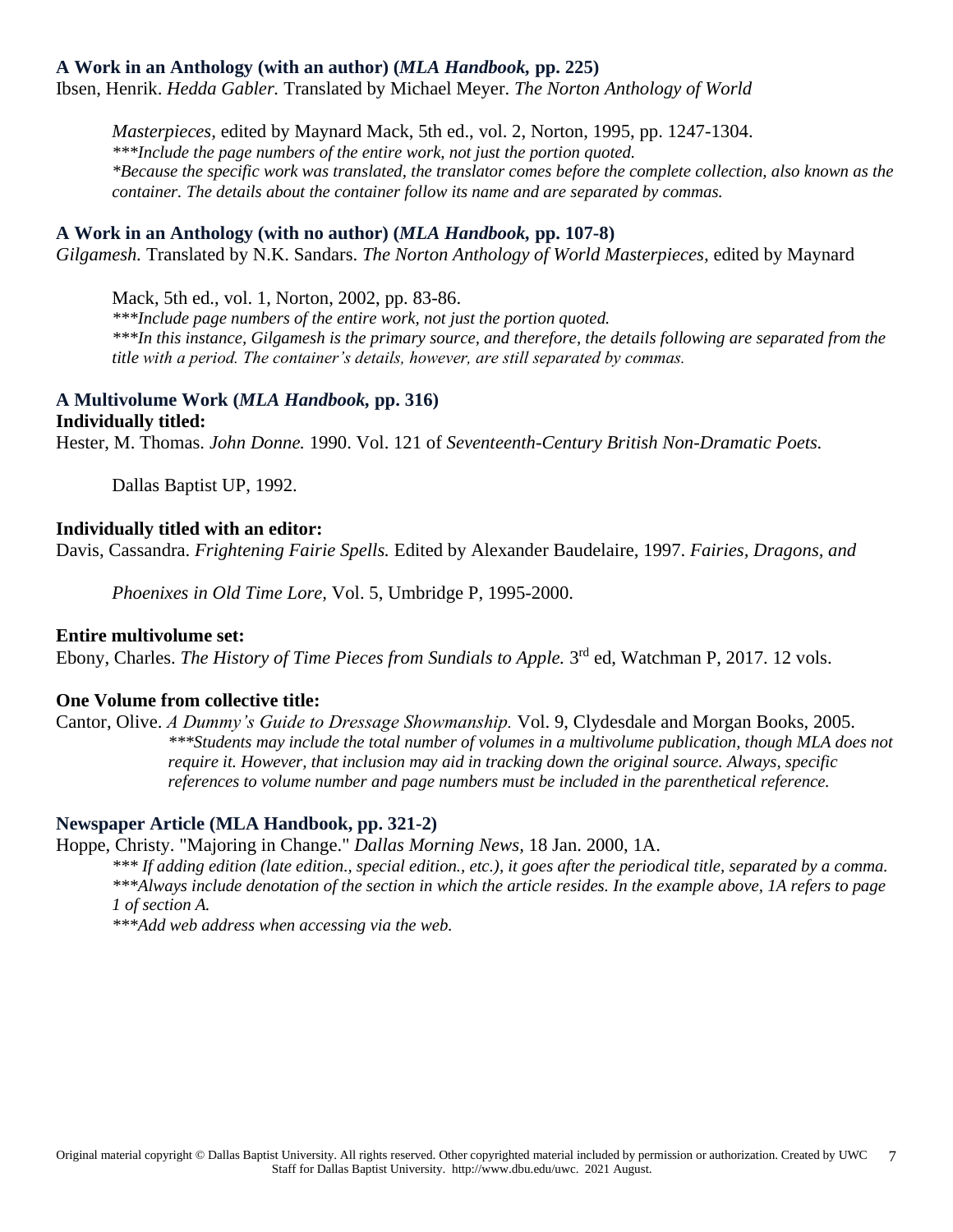#### **Scholarly Journal (***MLA Handbook,* **pp. 319-321)**

Kastely, James L. "From Formalism to Inquiry: A Model of Argument in Antigone." *College English,* vol. 19,

#### no. 2, 1999, pp. 222-241.

*\*\* \* no. 2 represents the journal issue number 2.* \*\*\* *See manual for additional information, such as those including issue number, season, corporate authors, translators, other than English versions, multiple series, special issues, DOIs, permalinks, online-only journals, PDFs, supplementary data, online ahead of print, and entire special issues.*

# **Magazine Article (***MLA Handbook,* **pp. 323)**

#### **Simple version without season, volume or issue numbers:**

Johnson, Brace, and Alisa Johnson. "Integrating with MTS." *International Spectrum,* May 1999, pp. 24-31.

#### **Including additional information such as season, volume and issue number:**

Johnson, Brace, and Alisa Johnson. "Integrating with MTS." International Spectrum, vol. 5, no. 2, pp. 24-31. *\*\*\*Volume and issue number, if applicable, follow the title of the periodical.*

#### **Pamphlet or Brochure (***MLA Handbook,* **pp. 340)**

*Texas Rangers Museum.* Texas Association of Museums. TAM, 2013. Brochure.

*Dallas Baptist University Highlights.* Student Affairs. Hawkeye, 2020. Pamphlet.

#### **Electronic Sources in the Works Cited**

For the most part, the same important information for a printed source must be reported for electronically accessed sources. However, professors expect inclusion of essential items. Since the internet constantly changes, the UWC recommends including access date of the article.

#### **World Wide Web (***MLA Handbook,* **pp. 324-7)**

When citing an item from the World Wide Web, use the examples below or check the manual. MLA now lists almost anything a scholar might consider using individually. General instructions no longer exist in the manual.

#### **Books found online (***MLA Handbook,* **pp. 324-5***)*

Fowler, Karen Joy. *The Jane Austin Book Club.* 1971. Heathcliff Digitizers, 1998,

http://heathcliffonlinebookshahah/468246.

#### **Printed book accessed through a database (***MLA Handbook,* **pp. 325)**

Collins, Suzanne. *Mockingjay.* Scholastic Press, 2010. *Scholastic Online Enterprises,* 

http://ifunfantasy.collins.readalot.doi.org425198400078.

#### **Electronic scholarly journal found in a database (***MLA Handbook,* **pp. 325)**

Macready, Norra. "US State Rules that a Viable Fetus is a Person." *British Medical Journal,* no. 315,

1997, pp. 1485-8. *JStor,* www.jstor.org/stable00000.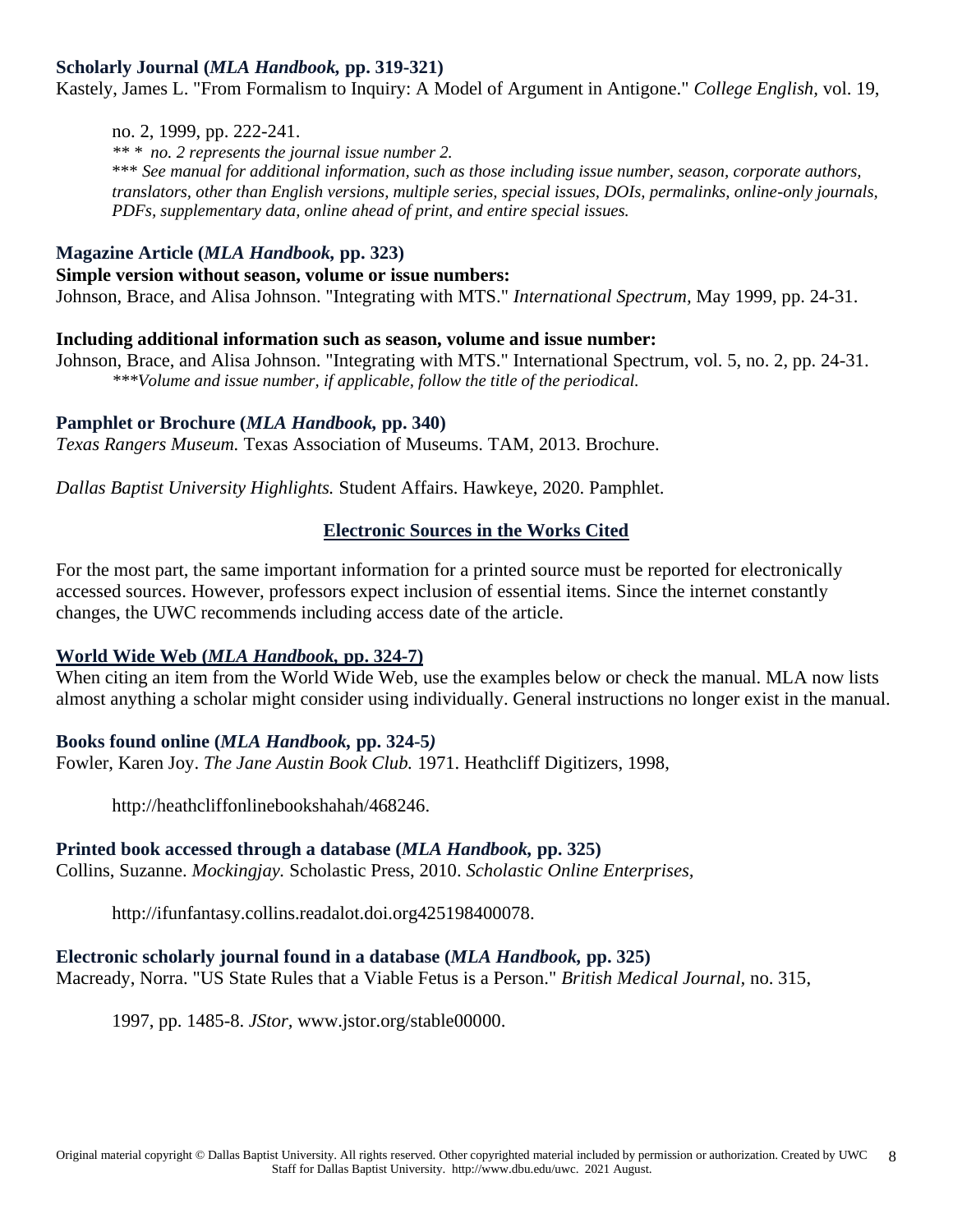#### **News Publication (***MLA Handbook,* **pp. 326)**

Culpepper, Quita. "Why Austin Stays Weird." *Austin Daily Times,* 13 Jun. 2019,

www.AusDTimes.com/localinterest/stayweird/havefun.

**Online Database Accessed from a library (MLA Handbook, pp. 138-45)** Harper, Kayla. "The Dramatic College Experience." *The Writing Center Project,* vol. 2, no. 2, May 2020.

*JSTOR*, www.jstor.org/stable/123456789.

#### **Blogs (***MLA Handbook,* **pp. 326)**

Yeats, William Butler. "When You Are Old." *On Aging Well Tips and Tricks,* 15 Sept. 2021.

www.theagingwellonlinenewssourcee/tips-and-tricks. Thoughts on Aging. **Social Media (***MLA Handbook,* **pp. 326-7)** Bards Blues Tweet [@EnglishNerdsRock]. "To die or not to die with or without a mask while arguing the

political merits of freedom." *Twitter*, 3 Aug. 2021,

twitter.com/PlaceTheWholeLinkHereNumbersToo.

Karina, Karina [@KarinaKarina]. "Why Can't the Writing Center Use TikTok? #WritingCenterWork." *TikTok,* 

2019, www.tiktok.com/karinakarina/video/0004443337770437.

Collins, Theresa. Cover of *Doll Up That Planner with Junk Journaling* by Louise Umke. *Pinterest,* 2019,

www.pinterest.com/pin123456789987654321/.

Handshake. "Getting a job in the fast lane requires many soft skills and many…" *LinkedIn,* 2019,

www.linkedin.com/posts/handshake/job-searching-advice-45678913253987z.

Feral Cats Community. "How to Trap-and-Release in Your Neighborhood." *Facebook,* 11 Aug. 2021,

www.facebook.com.andTheWholeLinkGoesHere/Really/IncludingNumbers/.

#### **YouTube (***MLA Handbook,* **pp. 329)**

"Harlem Shake Dallas Baptist University (Ballpark Edition) [OFFICIAL]." *YouTube,* uploaded by Laessig,

Jordan, 15 Feb. 2013, https://www.youtube.com/watch?v=1Kl4rNUTWCA.

#### **Movies or videos (***MLA Handbook,* **pp. 328)**

*The Semester at Hand.* Directed by Adam Wright, Campus Distributors, 2021. *\*If viewed other than at theater, please consult manual for additional information, pp. 328-9.*

#### **Television (***MLA Handbook,* **pp. 329)**

Single episodes from the web "A More Perfect Union." *Person of Interest,* season 5, episode 6, CBS, 23 May 2016. *CBS,*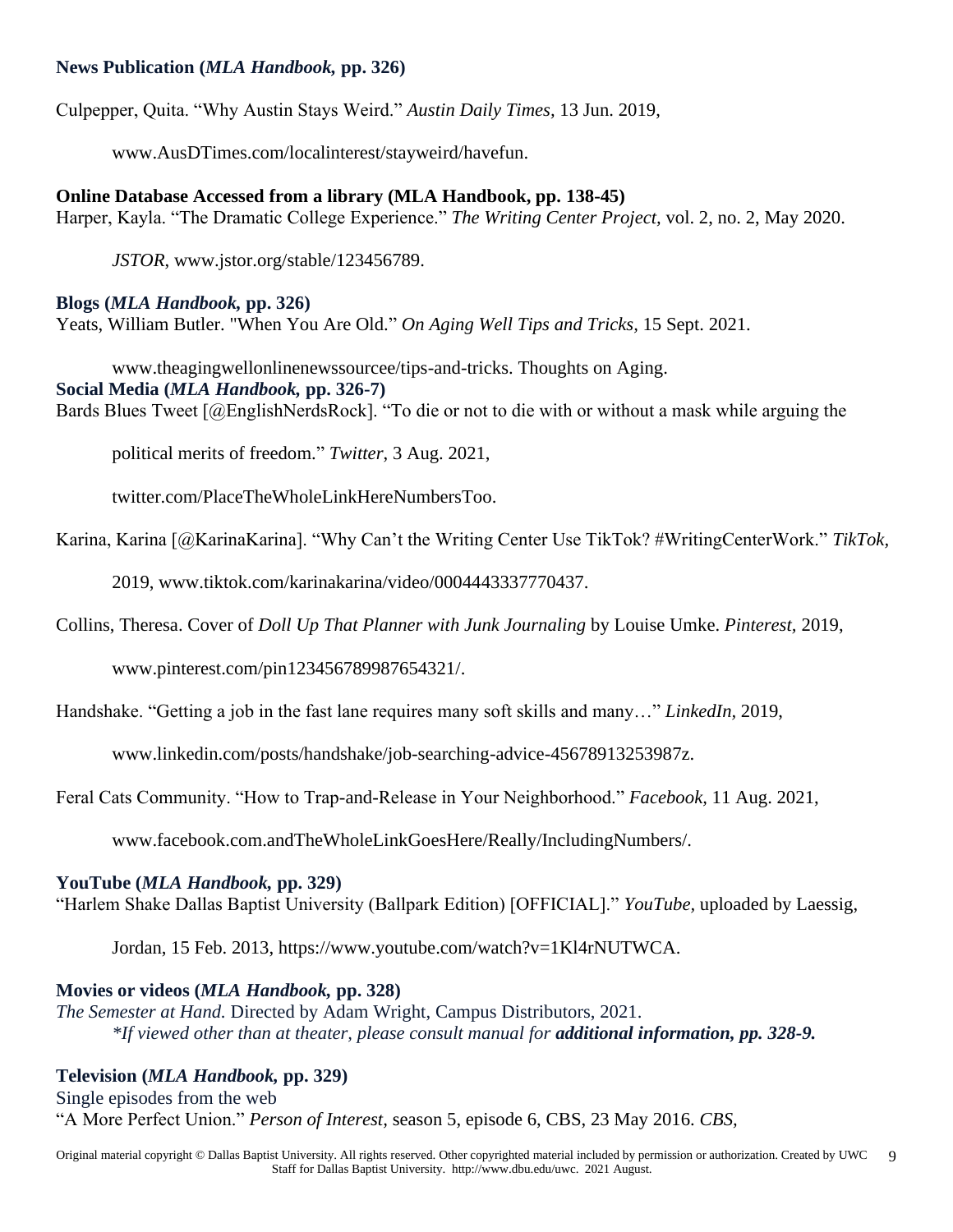#### www.cbs.com/shows/person\_of\_interest/video/3A7F7A9A. Accessed 29 May 2016.

*\*If viewed through other mediums, such as broadcast, social media, or an app, please consult manual pp.* **329.**

#### **Miscellaneous**

#### **Audiobook (***MLA Handbook***, pp. 330)**

Stockett, Kathryn. *The Help.* Narrated by Jenna Lamia, Bahni Turpin, Octavia Spencer, Cassandra Campbell,

audiobook ed., unabridged ed., Penguin Audio, 28 December 2009.

#### **Art**

#### **Exhibition (***MLA Handbook***, pp. 331)**

Baker, Dawn Waters. *Landscapes.* 18 May 2013, Mary Tomas Galleries, Design District, Dallas, Tx.

#### **Sculpture (***MLA Handbook***, pp. 331)**

Lord, Chip, Hudson Marquez and Doug Michels. *Cadillac Ranch.* 1974, Amarillo, Texas. Metal sculpture.

#### **Painting (***MLA Handbook***, pp. 332)**

Sully, Thomas. *Cinderella at the Kitchen Fire.* 1843, Dallas Museum of Art, Dallas, Texas. *\*if viewing online, by book, or other medium, see MLA Manual pp. 332.*

#### **Play (***MLA Handbook***, pp. 334)**

Pirandello, Luigi. *Six Characters in Search of an Author.* Directed by Kayla Harper, Rambunctious Stage

Productions, 11 June 2021, Crighton Theatre, Conroe, Texas.

#### **Interview (***MLA Handbook***, pp. 336)**

*Baggins, Frodo. "My Life as a Hobbit." Interview by George Stephanopoulos.* Good Morning America*, ABC,*

 *29 Feb. 2010.*

*\*\*\* For additional information on various differences, especially personal interviews, consult MLA manual.* 

# **E-mail and/or Texts (***MLA Handbook***, pp. 32)**

Sanchez, Deneen. E-mail to the author. 12 August 2021.

Findley, Jessica. Text to the author. 10 August 2021.

Grimes, Jodi. Email to Writing Center Staff. 15 July 2021.

# **Using the Bible as a Source (pp. 71, 240 6.13, 339)**

#### **Things to Remember**

- Capitalize basic titles, such as Bible, Old Testament, Koran or Talmud, but resist italics.
- Formal titles such *The Oxford Annotated Bible* or *The Holy Word of Qur'an of the Prophet* get italics.
- Using abbreviations of titles helps add interest and contrast to papers. See chart below for more details. *Ex*: Before God created light, "darkness was over the surface of the deep" (New International Version, Gen. 1.2). After God separated the light from the darkness, "the darkness he called 'night'" (Gen. 1.5).

# **Parenthetical References (not specifically mentioned but commonly used)**

When citing a particular passage, use the following order: (version of Bible used [in first citation only], book of Bible [abbreviated] chapter. verse).